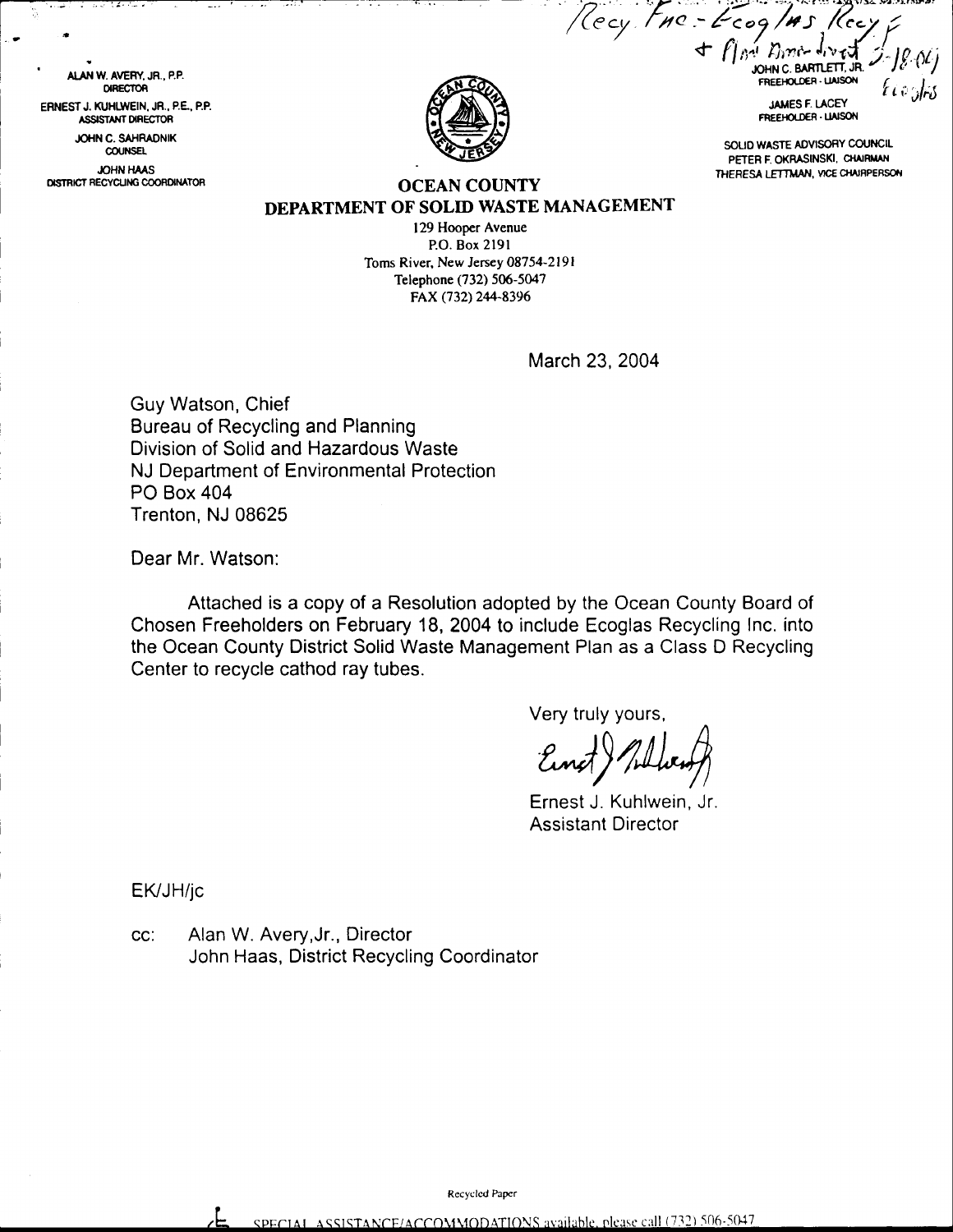

**COUNTY OF OCEAN** 

**BOARD OF CHOSEN FREEHOLDERS** 

DANIEL J. HENNESSY **CLERK OF THE BOARD** 

732-929-2005 FAX: (732) 505-191

 $\sim$   $-4$ 

February 23, 2004

Ecoglas Recycling, Inc. 175 North Oberlin Avenue Unit  $3$ Lakewood, NJ 08701

To Whom It May Concern:

On February 18, 2004, the Ocean County Board of Chosen Freeholders adopted a resolution concurring with the recommendation of the Ocean County Solid Waste Advisory Council that the Ocean County District Solid Waste Management Plan be amended to include Ecoglas Recycling, Inc. as a Class D Recycling Center.

Enclosed herewith please find a certified copy of the resolution authorizing this action for your files.

ery truly yours, Jemness Daniel J. Hennessy

Clerk of the Board

**DJH**cw **Enclosures** 

John Castner, Director, Division of Solid & Hazardous Waste,  $cc$ : NJDEP w/resolution Lakewood Township Clerk, w/resolution County Auditor w/resolution Cocan County Department of Solid Waste Management w/resolution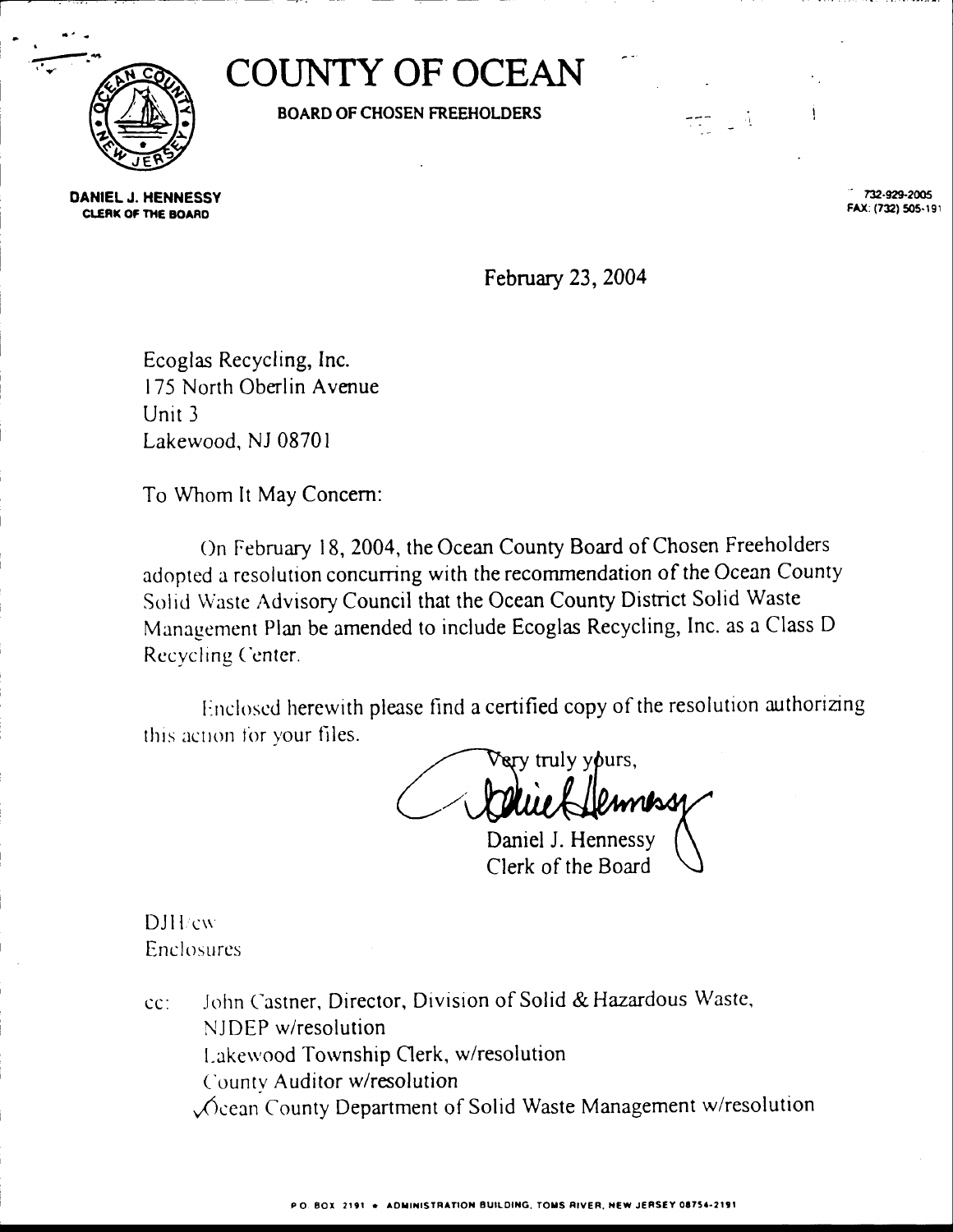## **RESOLUTION**

 $\mathbf{r} = \mathbf{r}$  $\sim$  .  $\lambda$ 

t

February 18, 2004

WHEREAS, the Ocean County Board of Chosen Freeholders is responsible for the implementation of the Ocean County District Solid Waste Management Plan; and

WHEREAS, the Ocean County Solid Waste Advisory Council provides advice to the Ocean County Board of Chosen Freeholders on the need for new solid waste, recycling and composting facilities; and

WHEREAS, representatives of Ecoglas Recycling Inc. made <sup>a</sup> presentation at the Ocean County Solid Waste Advisory Council meeting on January 26, 2OO4 and demonstrated the need for the proposed facility; and

WHEREAS, the Ocean County Solid Waste Advisory Council adopted a Resolution on January 26, 2OO4 to include Ecoglas Recycling lnc. into the Ocean County District Solid Waste Management Plan as a Class D Recycling Center to recycle cathode ray tubes at Block 1605, Lot 5, 175 North Oberlin Avenue, Unit 3, Lakewood Township.

NOW THEREFORE BE lT RESOLVED, as follows:

- The Board of Chosen Freeholders concurs with the recommendation of the Ocean County Sofid Waste Advisory Council that the Ocean County District Solid Waste Management Plan be amended to include Ecoglas Recycling lnc. as a Class D Recycling Center to recycle cathode ray tubes at Block 1605, Lot 5, 175 North Oberlin Avenue, Unit 3, Lakewood Township. 1.
- Copies of this Resolution shall be sent to Ecoglas Recycling Inc; Clerk, Lakewood Township; John Castner, Director, Division of Solid and Hazardous Waste, NJDEP; Clerk of the Board; the Ocean County Department of Solid Waste Management. 2.

I certify the foregoing to true copy of a Besolution hy the Board of Chosen Freeholders Count: of Ocean on th Daniel J. Hennessy Qlerk 6f lhe \$oa'd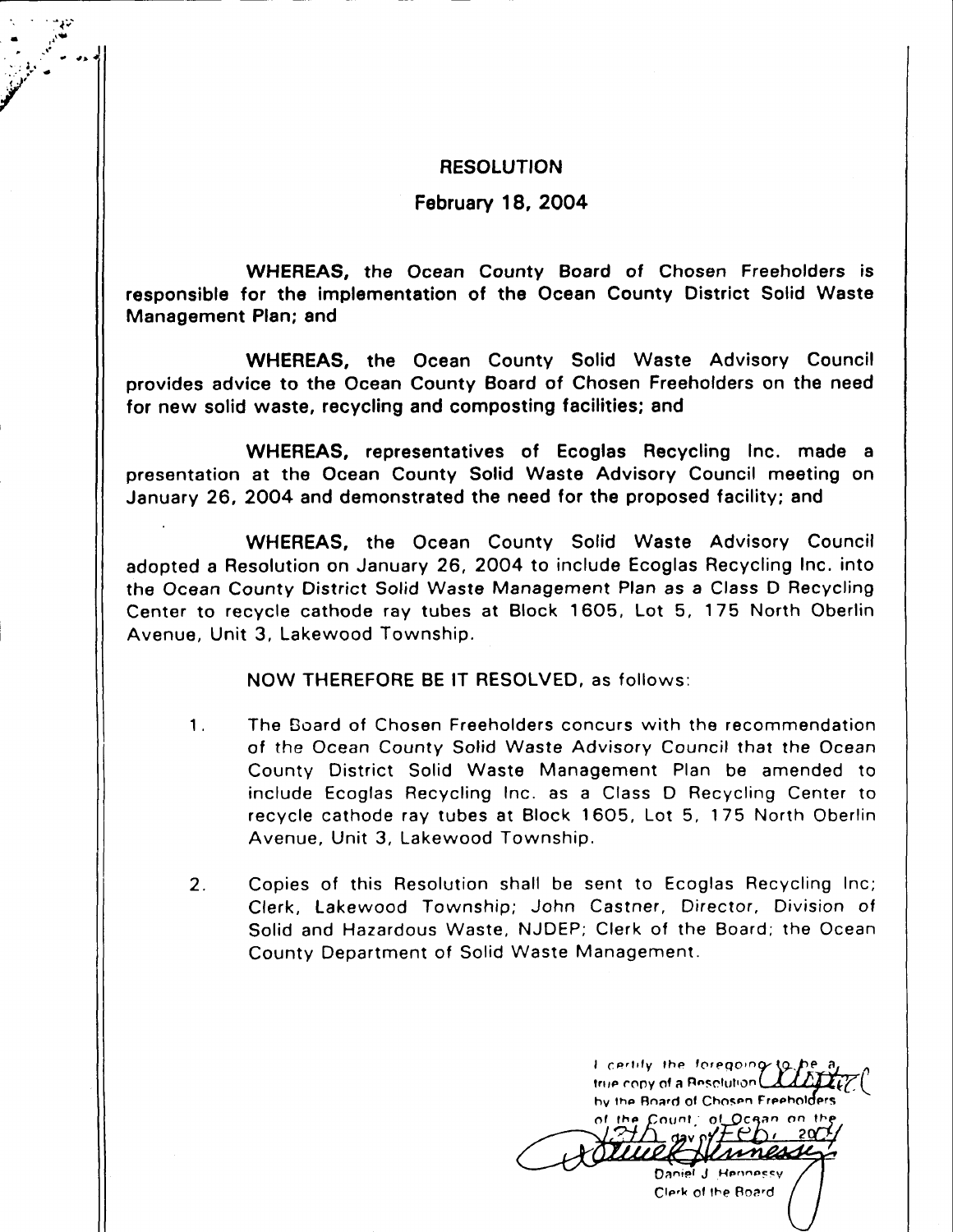## $\frac{1}{2}$ state of New Hersey

Department of Environmental Protection Division of Solid and Hazardous Waste P.O. Box 414 Trenton, New Jersey 08625-0414 Tel. # 609-98+3438 Fax.# 609-777-0769

'.: **Bradley M. Campbell** Commissioner

MAY 12 2004

Emie J. Kuhlwein, Jr., Assistant Director Ocean County Solid Waste Department 129 Hooper Avenue P.O. Box 2191 Toms River, NJ 08754-2191

Dear Mr. Avery:

On April 8,2004, the Departrnent received an administrative action request with an Ocean County Board of Chosen Freeholders Resolution authorizing the Ocean County District Solid Waste Management Plan (County Plan) inclusion of the Ecoglas Recycling, Inc. Class D recycling center.

On August 4,1992, the Ocean County Board of Chosen Freeholders adopted an amendment to the County Plan, which was certified by the Department on January 14, 1993, that would allow the inclusion of recycling facilities in the County Plan through a "blanket inclusion policy". Such a resolution can be made without a public hearing provided that there is no substantive written objection submitted during the comment period and provided that the applicant meets all other provisions of the blanket inclusion policy.

The April 8, 2004 administrative action proposes County Plan inclusion of the Ecoglas Recycling, Inc. Class D recycling center, located on Block 1605, Lot 5, 175 North Oberlin Avenue, Unit 3, in Lakewood Township, to accept cathode ray tubes for recycling. The administrative action did not include a capacity limitation; therefore, it will be determined during the engineering review phase of the Class D Recycling Center General Approval Application review, which is required for this facility prior to operation.

Therefore, pursuant to N.J.A.C. 7:26-6.11(b)14, the inclusion of recycling facilities in the County Plan through a "blanket inclusion policy" may be considered for approval through the administrative action process. Therefore, this amendment is hereby approved as an administrative action pursuant to N.J.A.C. 7:26-6.11(f).

James E. McGreevey Govemor